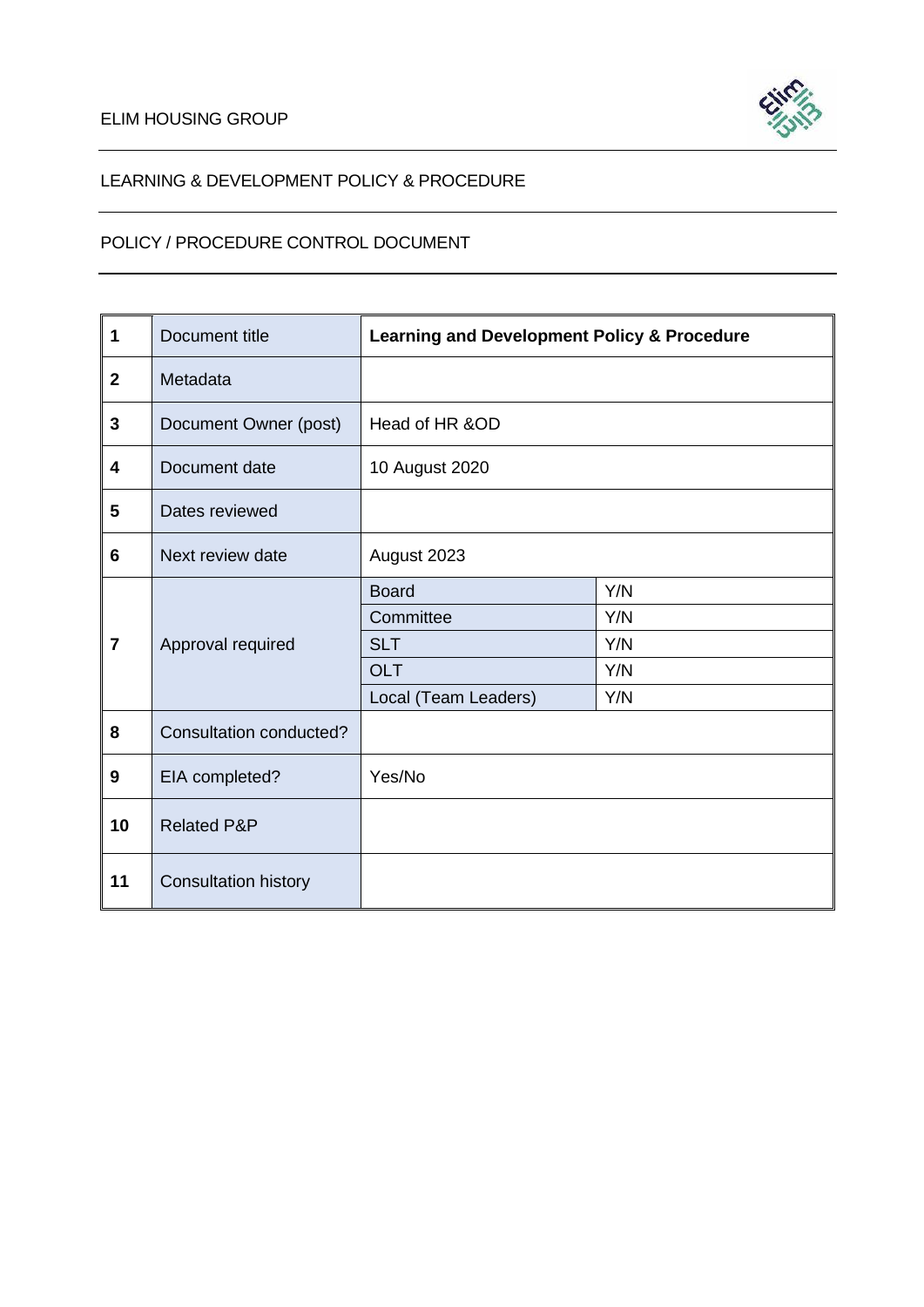# **Learning & Development Policy Contents**

| Section 1  | Scope                           | 3       |
|------------|---------------------------------|---------|
| Section 2  | Purpose                         | 3       |
| Section 3  | Values & Principles             | 3       |
| Section 4  | <b>Equality &amp; Diversity</b> | 4       |
| Section 5  | <b>Policy Breach</b>            | 4       |
| Section 6  | <b>Policy Owner</b>             | 4       |
| Section 7  | <b>Budget</b>                   | 4       |
| Section 8  | Policy Date & Review            | 4       |
| Section 9  | Approval                        | 4       |
| Section 10 | Policy                          | $5 - 7$ |

# **Learning & Development Procedure Contents**

| Section 1  | Scope                                                                                              | 8       |
|------------|----------------------------------------------------------------------------------------------------|---------|
| Section 2  | <b>Governing Policy</b>                                                                            | 8       |
| Section 3  | Purpose                                                                                            | 8       |
| Section 4  | Learning & Development Needs & Identification                                                      | 8       |
| Section 5  | Learning & Development Provision                                                                   | $8 - 9$ |
| Section 6  | Sourcing and Applying for Additional Individual and Team Learning<br>and Development Opportunities | 9       |
| Section 7  | <b>Training Records</b>                                                                            | 9       |
| Section 8  | Evaluation and Transfer of Learning                                                                | 10      |
| Section 9  | <b>Professional Qualifications Funding</b>                                                         | 10      |
| Section 10 | Personal Development Fund                                                                          | 10      |
| Section 11 | Repayment on Leaving Elim Housing Group                                                            | 11      |
| Section 12 | Professional Membership Requirement                                                                | 11      |
| Section 13 | Travel / Subsistence / Accommodation                                                               | 11      |
| Section 14 | <b>Part Time Staff</b>                                                                             | 11      |
| Section 15 | Monitoring                                                                                         | 11      |
| Section 16 | <b>Procedure Owner</b>                                                                             | 11      |
| Section 17 | Policy Date & Review                                                                               | 11      |

| Appendix I | Learning and development skills plan | $12 - 15$ |
|------------|--------------------------------------|-----------|
|            |                                      |           |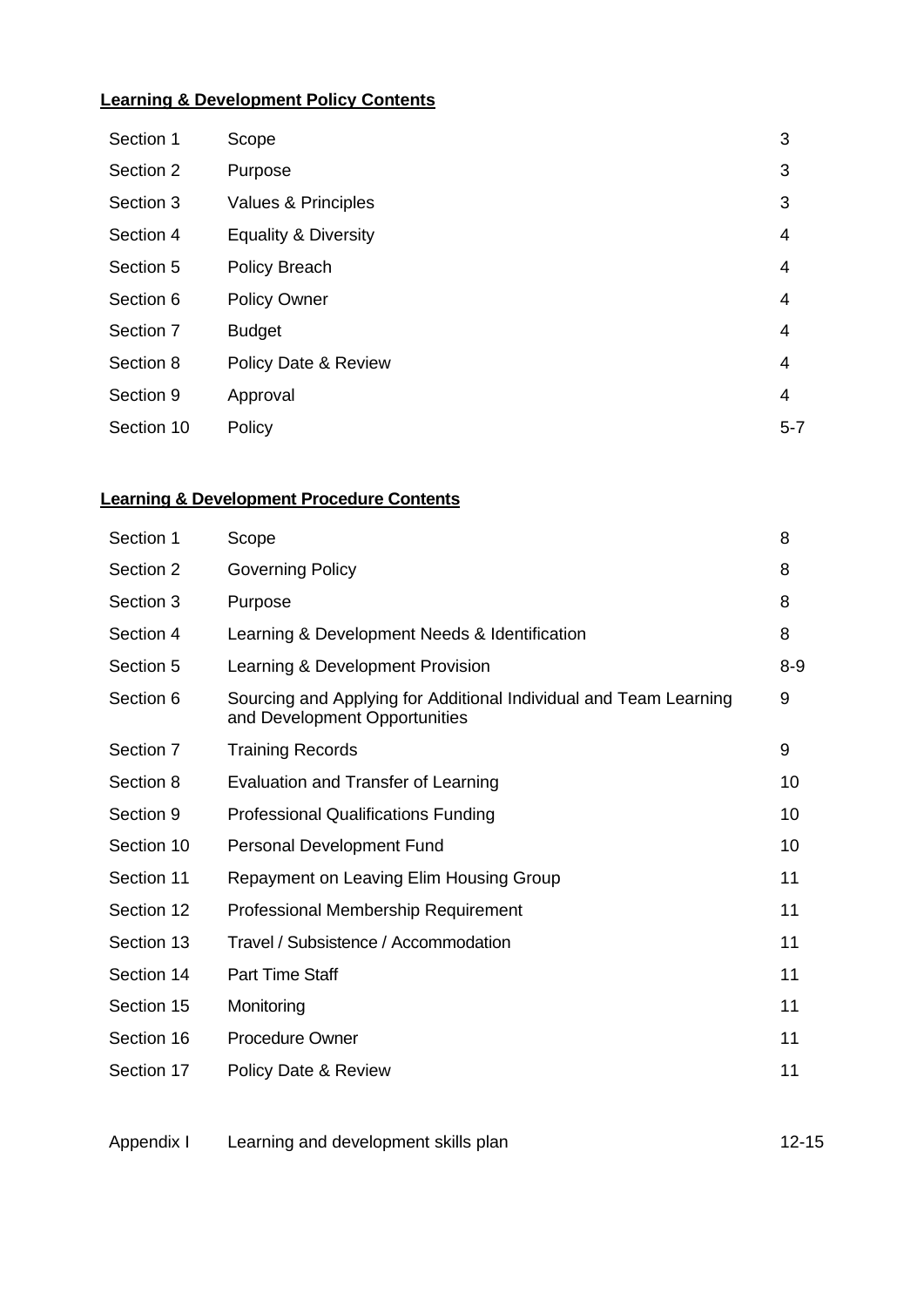# LEARNING AND DEVELOPMENT POLICY

# **1. Scope**

This Policy covers all staff and all learning, training and development activities.

The [Board Governance Policy](file://///EHA-DC1/Public/Information%20for%20Staff/Board/Board%20&%20Governance%20Policy%20November%202019.doc) and the [Board Induction, Development and Appraisal](file://///EHA-DC1/Public/Information%20for%20Staff/Board/Board%20Induction%20&%20Development%20Procedure%20-%20Oct%202019.pdf)  [Procedure](file://///EHA-DC1/Public/Information%20for%20Staff/Board/Board%20Induction%20&%20Development%20Procedure%20-%20Oct%202019.pdf) sets out Elim's approach to the Induction and Development of Board members.

\_\_\_\_\_\_\_\_\_\_\_\_\_\_\_\_\_\_\_\_\_\_\_\_\_\_\_\_\_\_\_\_\_\_\_\_\_\_\_\_\_\_\_\_\_\_\_\_\_\_\_\_\_\_\_\_\_\_\_\_\_\_\_\_\_\_\_\_\_\_\_\_\_\_\_\_\_\_\_

\_\_\_\_\_\_\_\_\_\_\_\_\_\_\_\_\_\_\_\_\_\_\_\_\_\_\_\_\_\_\_\_\_\_\_\_\_\_\_\_\_\_\_\_\_\_\_\_\_\_\_\_\_\_\_\_\_\_\_\_\_\_\_\_\_\_\_\_\_\_\_\_\_\_\_\_\_\_\_

# **2. Purpose**

The aims of this Policy is to outline Elim's approach to learning and development and how learning is provided at Elim. The Elim Skills Academy has been created to provide learning and development at Elim. When you join Elim you will become part of the ESA, and a learning programme will be created which includes any mandatory or training you must undertake as part of your role. It will also enable you to access additional learning and development opportunities, including management development training, IT, digital and systems skills.

# **3. Values and principles**

Our vision is to meet housing need and deliver homes that change people's lives. All learning and development activities will be delivered to support this vision and in accordance with Elim CARES values. Elim Housing staff, customers, Board and stakeholders have developed Elim CARES values that determine how we work together to deliver our services and achieve our business plan objectives and vision.



# **CUSTOMERS FIRST**

Customers are at the heart of our services and decision making.

# **ASPIRATIONAL & ACCOUNTABLE**

We are ambitious for our customers, staff and stakeholders. We work with integrity, learn from mistakes and do what we say we will.

# **RESULTS DRIVEN**

We work hard and deliver great results for our customers and for Elim.

# **EVERYONE'S VIEW MATTERS**

We listen to understand, improve and build our services.

# **SUPPORTIVE**

We tackle challenges head on and inspire each other to achieve our potential.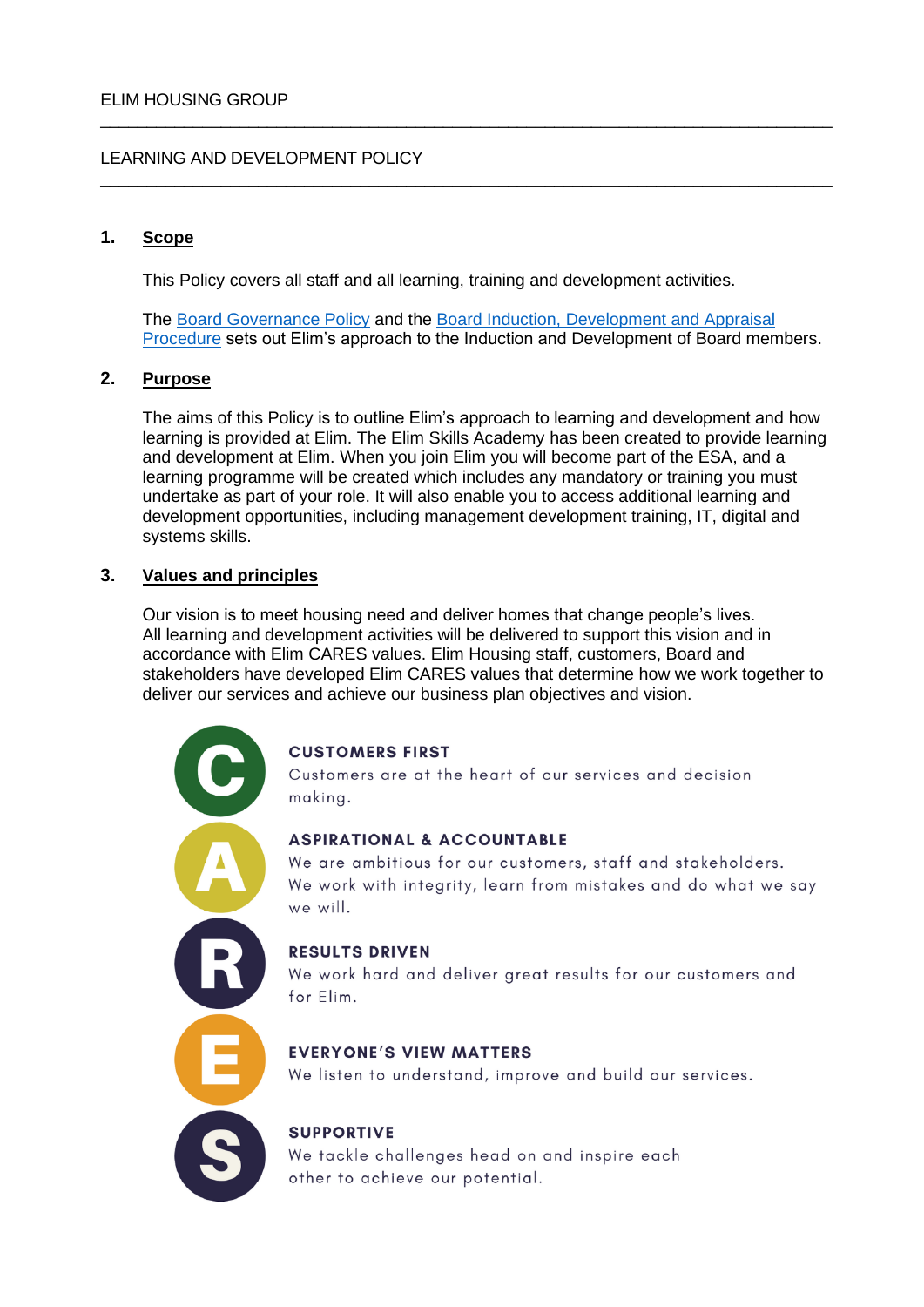# **4. [Equality](file://///EHA-DC1/Public/Policies%20and%20procedures/Equalities%20&%20Diversity/Equality%20and%20Diversity%20Policy%20July%202017.doc) & diversity**

Elim Housing Group works in a diverse society. We acknowledge that discrimination and prejudices exist. We are committed to ensuring that anyone; working with us, applying to work with us, receiving our services, or applying for services is not discriminated against in terms of disability, gender reassignment, marital or civil partner status, pregnancy or maternity, race, colour, nationality, ethnic or national origin, religion or belief, sex or sexual orientation, and age, as well as those with additional support needs.

Our aim is to make sure that our customers, staff, job applicants, and the communities we serve are treated fairly, equitably and with respect. We aim to create a working environment in which all individuals are able to make best use of their skills and talents, that is free from discrimination or harassment, and in which all decisions are based on individual merit.

Learning and development activities and opportunities will be offered fairly in accordance with your role and all staff will have equality of access to learning and development opportunities.

# **5. Policy breach**

Staff who do not complete mandatory or compliance training will not be eligible for any bonus payments made.

You should not book other meetings or visits on a pre-booked training day. Attendees should attend training they are booked on and can only cancel in exceptional cases, for example ill health or emergency family events. Refusal to attend training or persistent cancellations may lead to disciplinary action or you may be required to reimburse any costs if payments have been made.

# **6. Policy owner**

The Head of HR & OD is the responsible for this Policy and Procedure.

# **7. Budget**

The Head of HR & OD is the learning and development budget holder. Any requests for charged training must be approved by her. Free training may be authorised by the line manager.

#### **8. Policy date and review**

This Policy was reviewed in August 2020.

# **9. Approval**

ODC will be asked to approve this Policy and Procedure on 4 September 2020.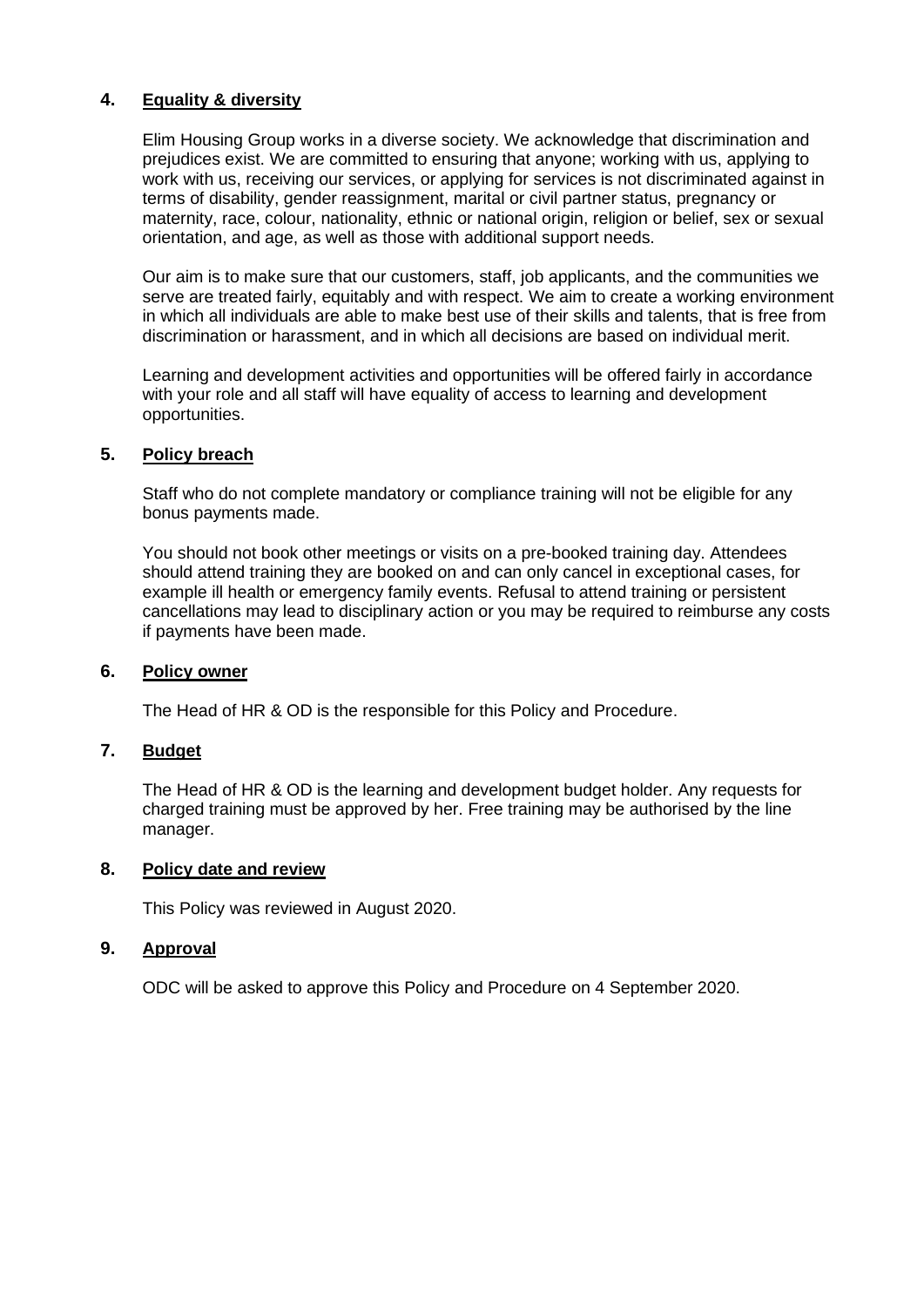# **10. Learning & Development Policy**

Elim is committed to developing and delivering an ongoing and evolving learning and development culture for our staff team and the Board to ensure we have the knowledge, skills, values and behaviours to deliver the business plan and a Customer First approach to delivering our services. Learning and development activities are to develop your skills and knowledge, give you the tools and techniques to manage all aspects of your role, for team building and to provide personal and career development opportunities.

The Elim Skills Academy has been created to deliver the learning and development opportunities you need to do your role and to develop your skills. Learning and development needs are captured in a [template](file://///EHA-DC1/Public/HR/Learning%20&%20Development/Learning%20and%20development%20need%20template%20August%202020.docx) that lists all essential and desirable training by role. Individual learning and development needs identified at appraisals are also collated and recorded by HR. This is all reviewed and a training deliver plan created. You do not need to apply for this training, you will be advised when you are due it. The learning and development budget is limited, and mandatory and compliance training will need to be prioritised. Some training may not be authorised due to budgetary constraints and the priorities of Elim.

All learning and development activities delivered will incorporate the Elim CARES values and be designed and delivered in line with them.

Staff are required to attend any mandatory (compliance) and essential training required for their roles. You must make sure you are up to date with mandatory training to be eligible for any annual performance bonus arrangements. Regarding other learning and development identified at appraisal or one to one meetings, you are responsible for your own development and should be proactive in identifying learning and development needs and sourcing activities. This includes for conference and workshop attendance. You will need to complete the [learning and development request form](file://///EHA-DC1/Public/HR/Learning%20&%20Development/Learning%20and%20Development%20Request%20form.docx) for this training. If there is additional development you would like not identified with your manager as essential, you should complete the [personal development form.](file://///EHA-DC1/Public/HR/Learning%20&%20Development/Personal%20Development%20Fund%20form.docx)

Managers should ensure that staff have sufficient time scheduled for them to complete mandatory and essential development activities. In addition, they should support other learning and development activities. It is recommended that one day per two months or half a day per month is set aside for this purpose.

At Elim learning and development is more than just attending training courses it encompasses a wide range of activities. These include, for example:

- o Shadowing.
- o Attending visits and meetings.
- o Reading and researching (online and publications).
- o HR Coaching and support.
- o Line managers coaching and supporting staff.
- o Sitting with an experienced person whilst they complete tasks.
- o Working on new projects or specific work strands.
- o Covering at other projects and with other client groups.
- o Knowledge sharing and discussion.
- o Face to face courses delivered by in house trainers.
- o Picking up and supporting new tasks completion.
- o Covering team members' work.
- o Acting up and temporary promotions (trial period).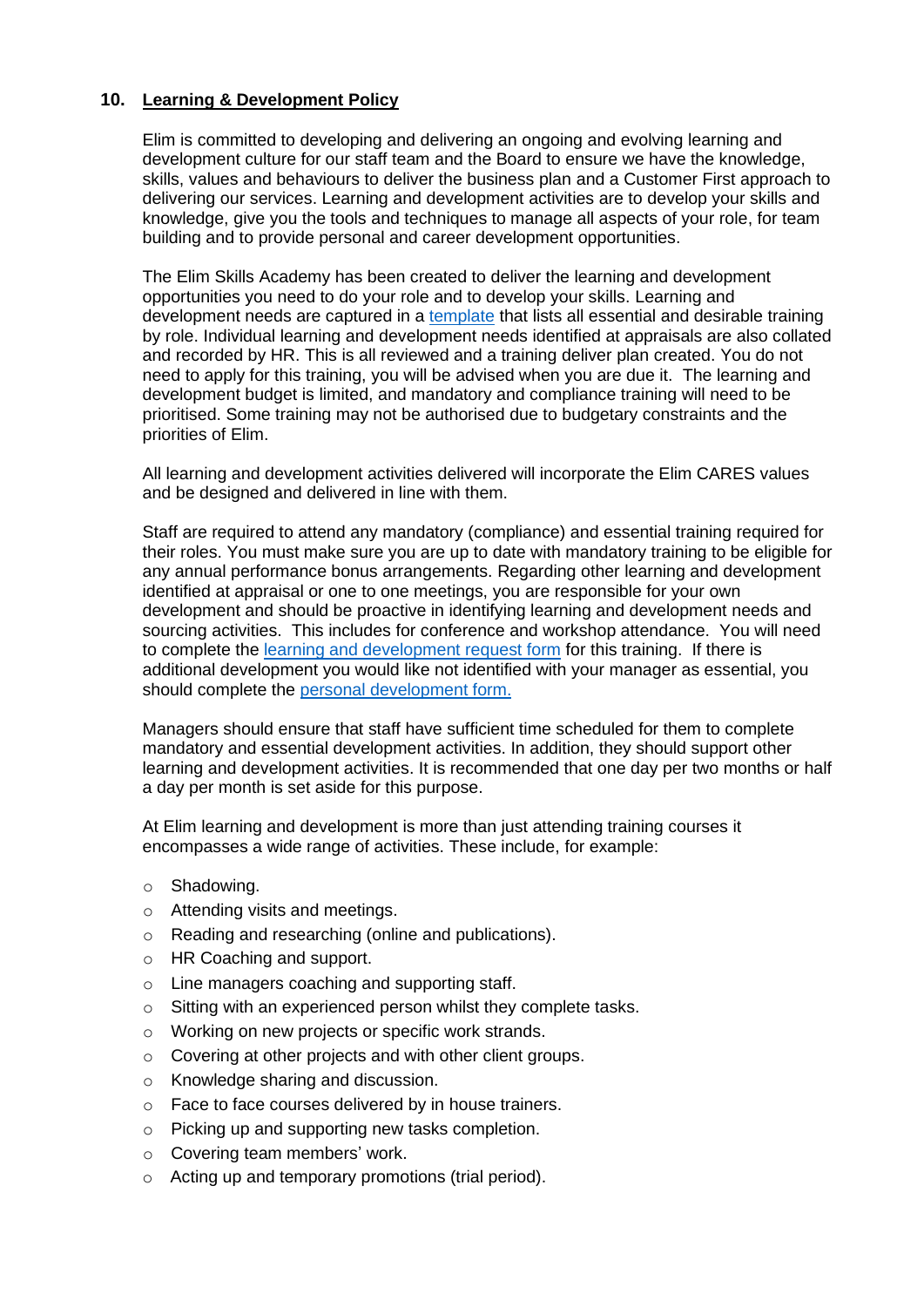Other learning and development is provided individually or in groups face to face, (in person or virtually) or through online courses.

# The **general training** provided for all staff is:

- o Induction (including Elim CARES values).
- o Health & Safety.
- o Equality & Diversity.
- $\circ$  Management Development (for those with line management responsibilities)
- o GDPR.
- o IT, systems and digital.

Mandatory (compliance) training is provided for identified roles, for example:

- o Safeguarding (children and vulnerable adults).
- o Professional boundaries.
- o Dealing with conflict, violence and aggression.
- o Lone working.
- o Fire risk awareness.
- o Asbestos awareness.

(see [learning and development needs template](file://///EHA-DC1/Public/HR/Learning%20&%20Development/Learning%20and%20development%20need%20template%20August%202020.docx) for the up to date required training for your role).

# **Leadership and management development** modules and training:

- o Effective Performance Management.
- o Recruitment & Selection.
- o Budget management.

# **Business** areas:

- o Specific training for professions or areas of the business, For example, employment law, housing law, domestic violence, drug and alcohol awareness, psychologically informed environment, housing benefit.
- o IT and information systems and databases.
- o Professional qualifications, for example AAT, CIPD, CIHM, RICS.

# Elim **strategies and business plan**. For example:

- o Customer involvement and engagement.
- o Customer First service.
- o Digital empowerment and upskilling.
- o Commerciality.

# **Career development and succession planning**. For example:

- o Personal development courses online (Skillgate).
- o Coaching .
- o Opportunities to attend some management development modules (where possible).
- o Conference and workshop attendance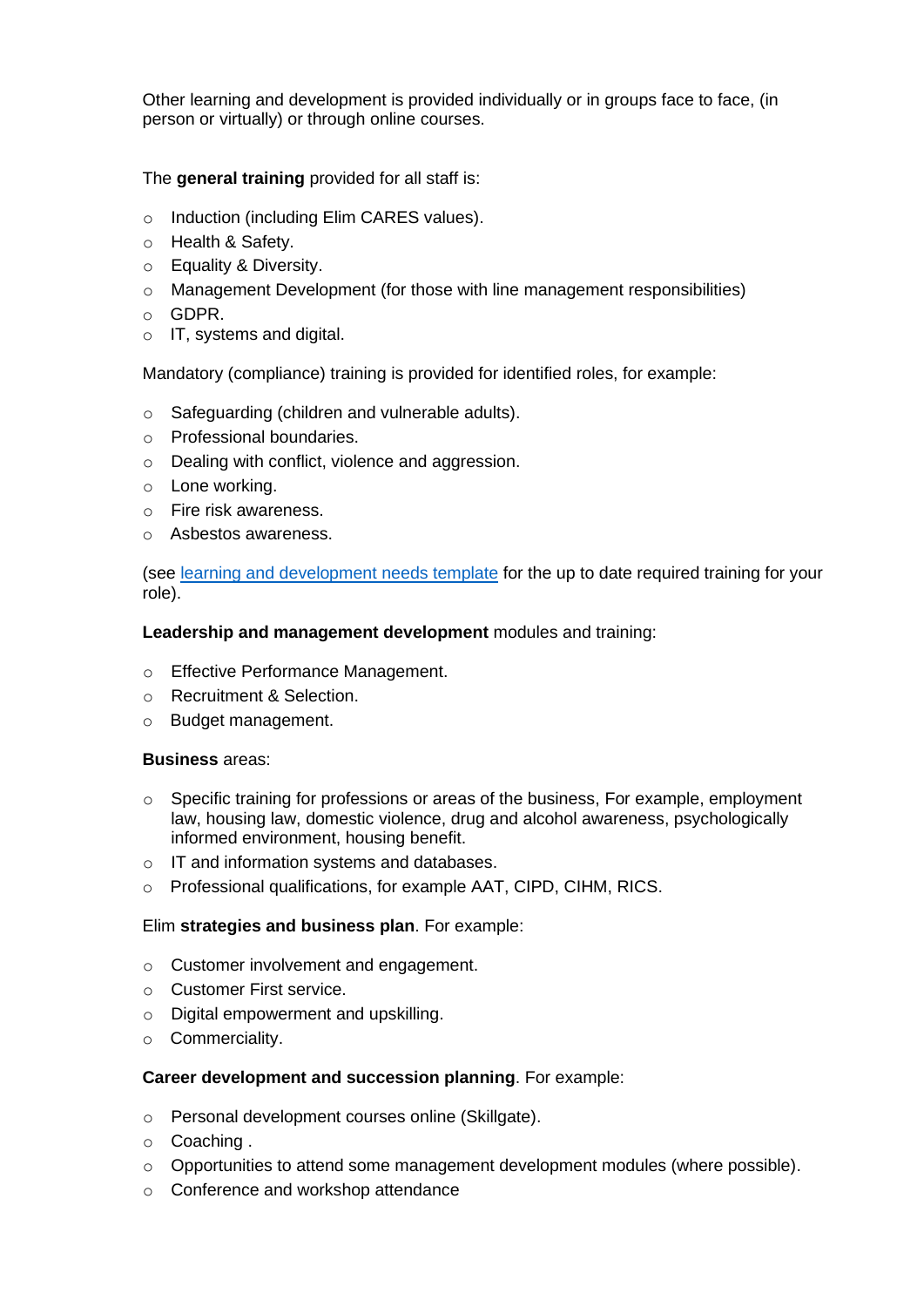# **Personal development fund**

There is a personal development fund available for all staff to apply for Elim to support their development including gaining qualifications and attending other training, conferences and events. Please use this [form](file://///EHA-DC1/Public/HR/Learning%20&%20Development/Personal%20Development%20Fund%20form.docx) to apply and email it to HR. You will be asked to outline the details, how it will benefit you and Elim and you will need to get your line manager to complete their section before you email it to HR.

There will be an allocated budget set annually as part of the learning and development budget to finance staff personal development:

Criteria to assess applications will include:

- $\circ$  Benefits to individual and Elim of qualifications or training/development activity -Your plans for utilising and applying this learning or development
- $\circ$  Potential to utilise in career development and taking on specialist roles Ideally this training will be to develop your current career at Elim and be relevant for the field you work in.
- o Specialist areas and developing key skills
- o Retaining and developing our staff
- o Elim CARES values
- $\circ$  There are sufficient funds in the personal development fund to support it.
- o You will be able to complete it successfully.
- o Your day to day role, your ability to achieve your objectives, meet KPIs and the service you provide are not adversely impacted by your attendance.

#### **Staff Conference**

This is an annual mandatory event for all staff usually held in July and usually covers:

- o Teambuilding activities.
- o Elim CARES values.
- o Business Plans and Strategies.
- o Celebrating our successes.

#### **Apprenticeships and Trainees**

Elim currently has one apprenticeship, the Trainee Housing Officer. They are supported through their Chartered Institute of Housing qualification (CIHM). Other apprenticeships and trainee roles may be created.

#### **Evaluation and transfer of learning**

All learning and development activities should be evaluated to ensure they are effective, meet the learning objectives and business and personal development needs. Evaluation will typically be in a feedback form either on the day or within a week of the activity. Follow up evaluation questionnaires and surveys may be requested, and staff should complete these within the timescales set. Transfer of learning should be built into development activities. This may include action planning, questions concerning transfer and use of skills learned on evaluation forms, sharing your knowledge and learning with your manager and team, involvement in tasks or projects that utilise these skills etc.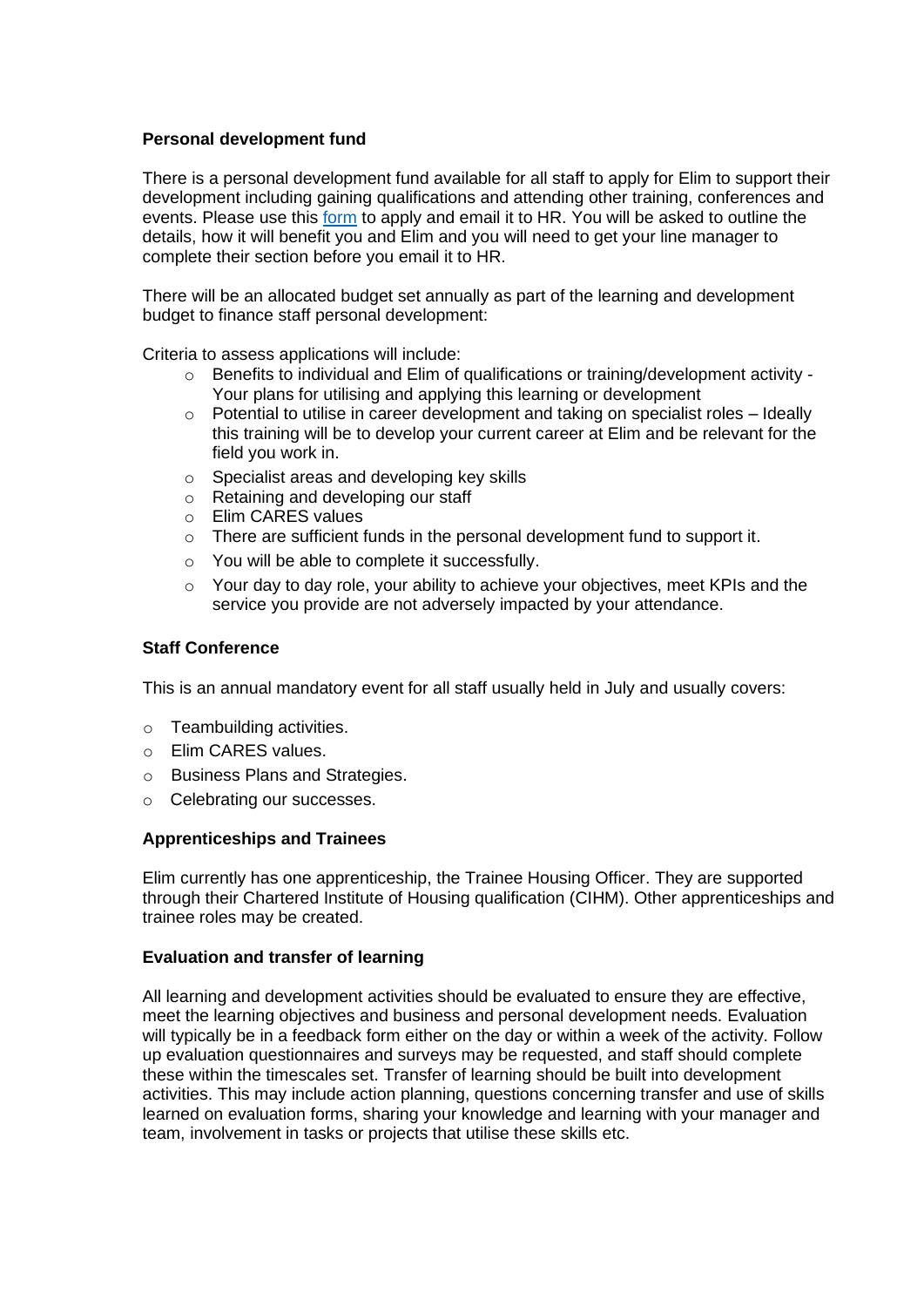# LEARNING AND DEVELOPMENT PROCEDURE

# **1. Scope**

This procedure covers all Elim staff.

# **2. Governing policy**

This procedure sits under the Learning & Development Policy

# **3. Purpose**

This procedure outlines how staff can access learning and development opportunities.

\_\_\_\_\_\_\_\_\_\_\_\_\_\_\_\_\_\_\_\_\_\_\_\_\_\_\_\_\_\_\_\_\_\_\_\_\_\_\_\_\_\_\_\_\_\_\_\_\_\_\_\_\_\_\_\_\_\_\_\_\_\_\_\_\_\_\_\_\_\_\_\_\_\_\_\_\_\_\_

\_\_\_\_\_\_\_\_\_\_\_\_\_\_\_\_\_\_\_\_\_\_\_\_\_\_\_\_\_\_\_\_\_\_\_\_\_\_\_\_\_\_\_\_\_\_\_\_\_\_\_\_\_\_\_\_\_\_\_\_\_\_\_\_\_\_\_\_\_\_\_\_\_\_\_\_\_\_\_

#### **4. Learning and development needs identification**

Learning and development needs are captured in a [template](file://///EHA-DC1/Public/HR/Learning%20&%20Development/Learning%20and%20development%20need%20template%20August%202020.docx) that lists all essential and desirable training by role. This will be reviewed regularly.

Further training needs analysis exercises may be carried out and you are required to complete any surveys to identify additional needs.

You are required to work with your manager to identify areas for development and learning. There are a number of opportunities to identify learning and development needs:

- o Commencement of employment and during your induction.
- o Induction meetings.
- o Probation review meetings.
- o Regular one to one meetings.
- o Annual appraisal and mid-year appraisal review.

Learning and development needs should be noted on the relevant forms for these meetings and HR should be advised. HR will review all appraisal forms annually to collate and capture additional learning needs.

# **5. Learning and development provision**

The [Elim Skills Academy](file://///EHA-DC1/Public/HR/Learning%20&%20Development/Elim%20Skills%20Academy%20Guidelines%20December%202020.docx) is used to deliver all of our learning and development provision. This includes all training provided by internal and external trainers and online modules.

- $\circ$  Induction your line manager will organise your induction training.
- o Mandatory (compliance) training will be organised by HR and you will be notified when you are due to attend, or complete online, a course.
- $\circ$  Essential role learning and development activities if you are required to complete essential training or development activities, you will be notified by HR and asked to book yourself on a course or complete the online module or learning activity.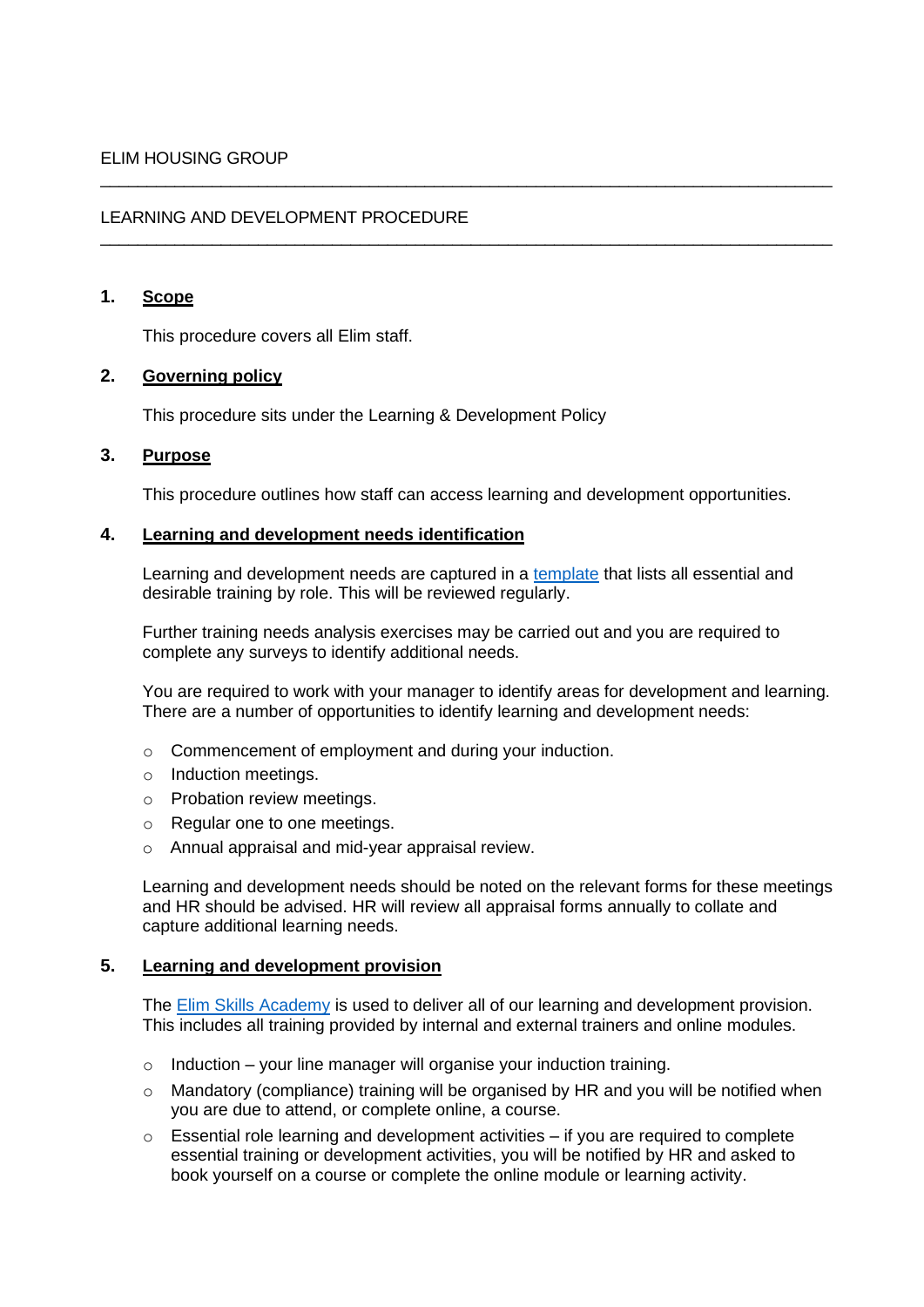- $\circ$  Management development modules if you are a manager you are required to attend management development modules. HR will book you on a session or course or you may be asked to select a date to attend.
- $\circ$  Business plans, strategies and other business needs if you are required to attend training organised or to complete online modules as part of your role, HR will contact you to book you on the relevant activity.
- $\circ$  All staff are expected to attend the following learning and development activities and HR will contact you to book you on them:
	- Health & Safety,
	- Equality & Diversity,
	- Customer Involvement and service.
	- Other identified all staff learning and development events including Elim CARES values events and activities,
	- Staff Conference.

You do not need to complete a training request form or source your own training for the above listed provision.

Your training records will be automatically updated for the above training.

# **6. Sourcing and applying for additional individual and team learning and development opportunities**

HR will be able to provide information on training and source some other development opportunities. In the first instance, please contact HR to enquire whether we have any recommended suppliers or identified options. In the case of HR not being able to provide any options, it is the responsibility of staff to work with their manager to source cost effective options for their own further additional learning requirements. Please outline the options in an email to [hr@elimhousing.co.uk](mailto:hr@elimhousing.co.uk) and complete the [Learning and Development](file://///EHA-DC1/Public/HR/Learning%20&%20Development/Learning%20and%20Development%20Request%20form.docx)  [Request Form](file://///EHA-DC1/Public/HR/Learning%20&%20Development/Learning%20and%20Development%20Request%20form.docx)

HR will advise you whether this development can be supported and funded. Some activities may not be agreed or may be agreed for the next financial year depending on budgetary constraints and learning priorities identified.

You will be required to book yourself on any additional learning and development activities authorised. You are required to attend any training you are booked on. Cancellations after payment will only be supported in exceptional circumstances. You may be required to cover any training costs paid out or be subject to disciplinary actions if you do not attend a course you are booked on.

The same form should be used by the line manager to apply for funding for team development activities and training.

HR can provide support for the design and delivery of team building sessions, including as a qualified practitioner in providing Myers Briggs Types Indicator (MBTI) and strengths deployment inventory (SDI) personality profiling. Please contact HR to discuss further.

Free training or very low cost (under £50) can be authorised by the line manager at one course per person per financial year.

# **7. Training records**

Staff must use the 'Training History' section on their cascade record to record additional learning and development activities undertaken.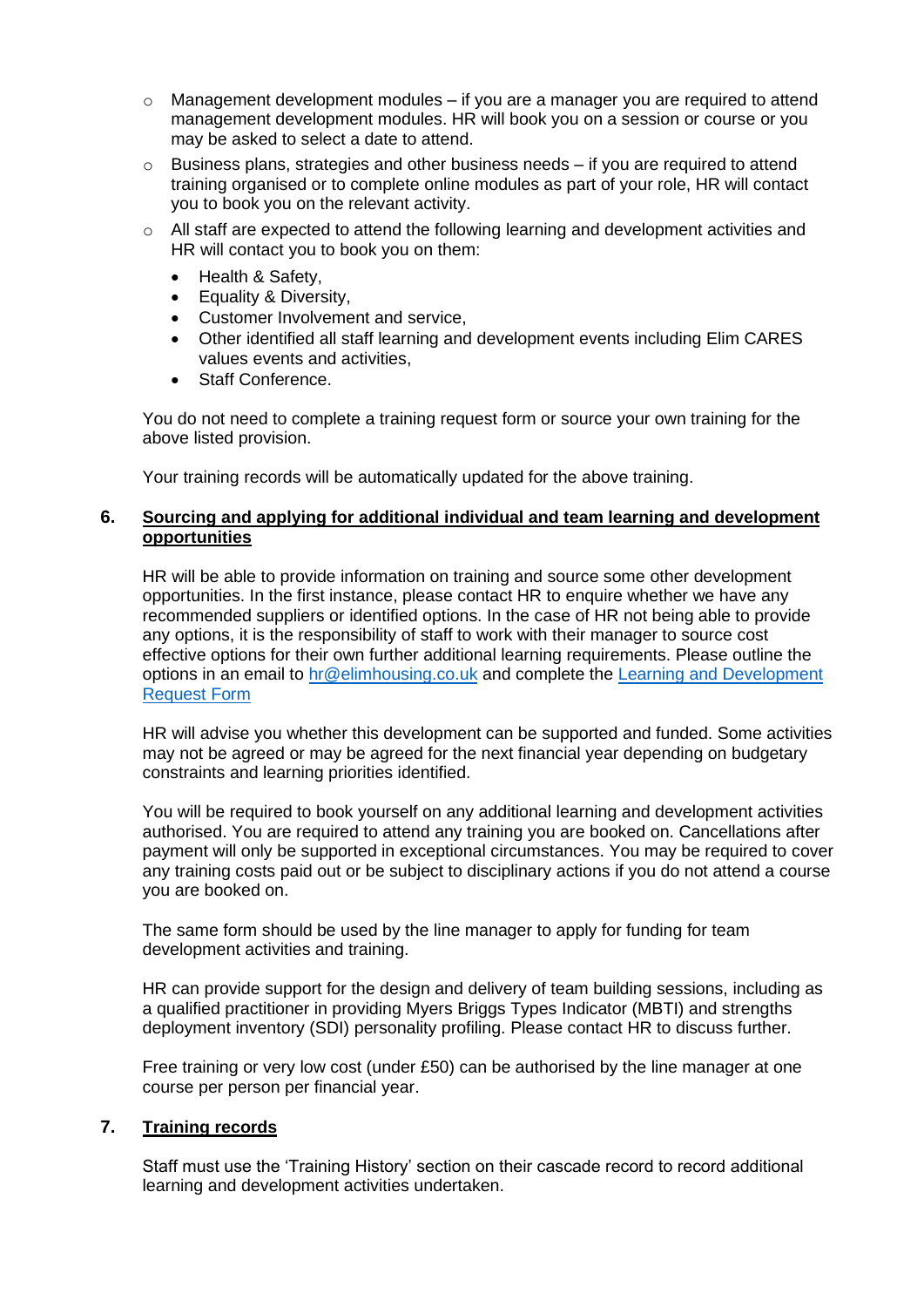# **8. Evaluation and transfer of learning**

All staff must complete an evaluation form and any follow up evaluation surveys or questionnaires on any learning and development activity they complete. The standard form is [here.](file://///EHA-DC1/Public/HR/Forms/Training%20Evaluation%20Form.doc.docx) The online or e-learning evaluation form is [here.](file://///EHA-DC1/Public/HR/Forms/Training%20Evaluation%20Form%20-%20e-learning.docx) There are more bespoke forms for some mandatory and essential learning activities, including the management development modules.

# **9. Professional qualifications funding**

Elim recognises the importance of individual learning and growth and continuing professional development (CPD) and will consider supporting staff wishing to undertake a recognised course of study that is directly related to their job role. Support may be financial (paying some or all of the course and/or exam fees) and/or time (day release or study leave). Please consider if you can attend this course out of work hours (online, evening or weekends). Where a day release course is approved, the employee may be required to work some extra hours up to a maximum of their normal contracted weekly hours.

Support for undertaking a qualification will be given if the following criteria are met:

- $\circ$  There are sufficient funds in the learning and development budget to fund it.
- o The qualification is an essential requirement for the role.
- $\circ$  Your day to day role, your ability to achieve your objectives, meet KPIs and the service you provide are not adversely impacted by your attendance.
- $\circ$  The qualification is at the appropriate level for your role, experience and skills and you will be able to complete it successfully.
- $\circ$  Business, service and contract delivery requirements are not adversely impacted.

Staff undertaking approved training courses may be eligible for up to five days study leave in any twelve months which may be given for study or exams. Study leave must be agreed with and authorised by the line manager and Head of HR & OD.

#### **10. Personal development fund**

A small [Personal Development Fund](file://///EHA-DC1/Public/HR/Learning%20&%20Development/Personal%20Development%20Fund%20form.docx) has been set up to support individuals who wish to develop their skills further. This may be training for personal or career development.

Applications will be reviewed under the following criteria are met:

- $\circ$  There are sufficient funds in the personal development fund to support it.
- $\circ$  Ideally this training will be to develop your current career at Elim and be relevant for the field you work in.
- o Your plans for utilising and applying this learning or development.
- o You will be able to complete it successfully.
- o Your day to day role, your ability to achieve your objectives, meet KPIs and the service you provide are not adversely impacted by your attendance.

You should discuss this with your manager, get their approval on a completed Personal Development Fund form [insert link] and then email it to [hr@elimhousing.co.uk.](mailto:hr@elimhousing.co.uk) You will need to set out a case for Elim funding this training and how you will use it.

# **11. Repayment on leaving Elim**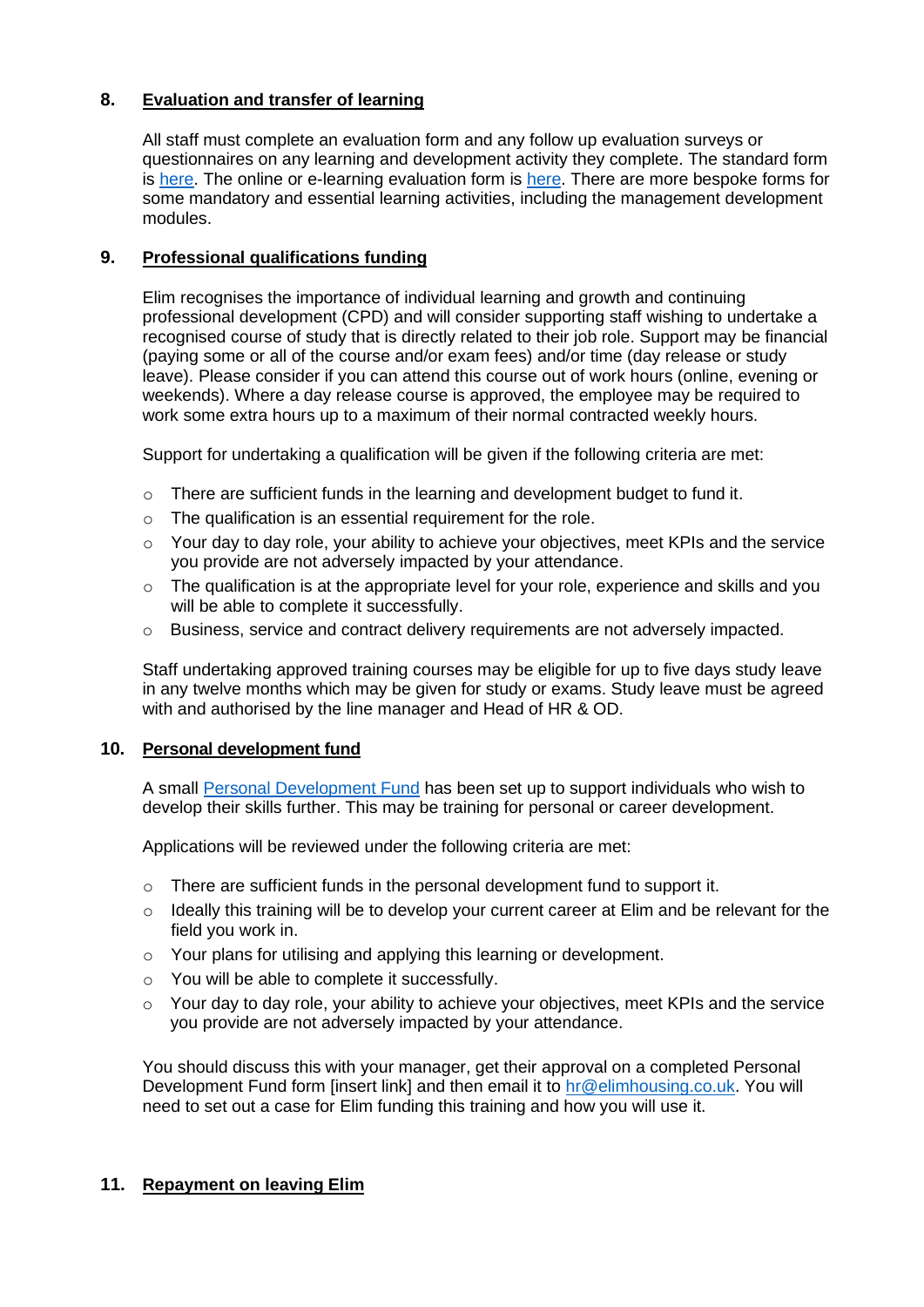Where Elim provides financial support for member of staff to complete a recognised qualification or through the person development fund and that member of staff leaves, the following fees will be deducted from their salary:

- $\circ$  Within one year of completing the qualification (or module for module-based delivery qualifications), 50% of the fees, and any associated costs, will be repayable.
- o Within two years of completing the qualification, (or module for module-based delivery qualifications), 25% of the fees, and any associated costs, will be repayable.

Any member of staff wishing to request support for individual training must complete [the](file://///EHA-DC1/Public/HR/Forms/Request%20for%20academic%20support%20&%20financial%20support%20agreement.doc)  [request for academic support/financial support agreement form,](file://///EHA-DC1/Public/HR/Forms/Request%20for%20academic%20support%20&%20financial%20support%20agreement.doc) and send it to their line manager and the Head of HR & OD to consider the request.

#### **12. Professional membership requirement**

Elim will fund one membership of a Professional Institution if it is a requirement of the role. Individuals must provide a receipt and evidence of valid membership.

#### **13. Travel / subsistence / accommodation**

Staff are responsible for making their own travel and accommodation arrangements when attending an event or course. Costs for travel, accommodation and subsistence should be claimed by submitting expense claims in accordance with the Association's expenses claims process. Staff are required to bear the value for money in mind when making travel and accommodation arrangements. Travel costs incurred from obtaining individual qualifications will not normally be met.

#### **14. Part-time staff**

Wherever possible, training will be organised to accommodate the hours of part-time staff. Where this is not possible, and training is only available on a day that is not a normal contracted working day, staff may be required to temporarily change their normal working days/pattern.

# **15. Monitoring**

This policy and procedure will be monitored by OLT and the ODC.

# **16. Procedure owner**

The Head of HR & OD is responsible for leading on compliance with the procedure and procedure review.

#### **17. Procedure date and review**

This procedure was revised in August 2020 and will be reviewed again in August 2023.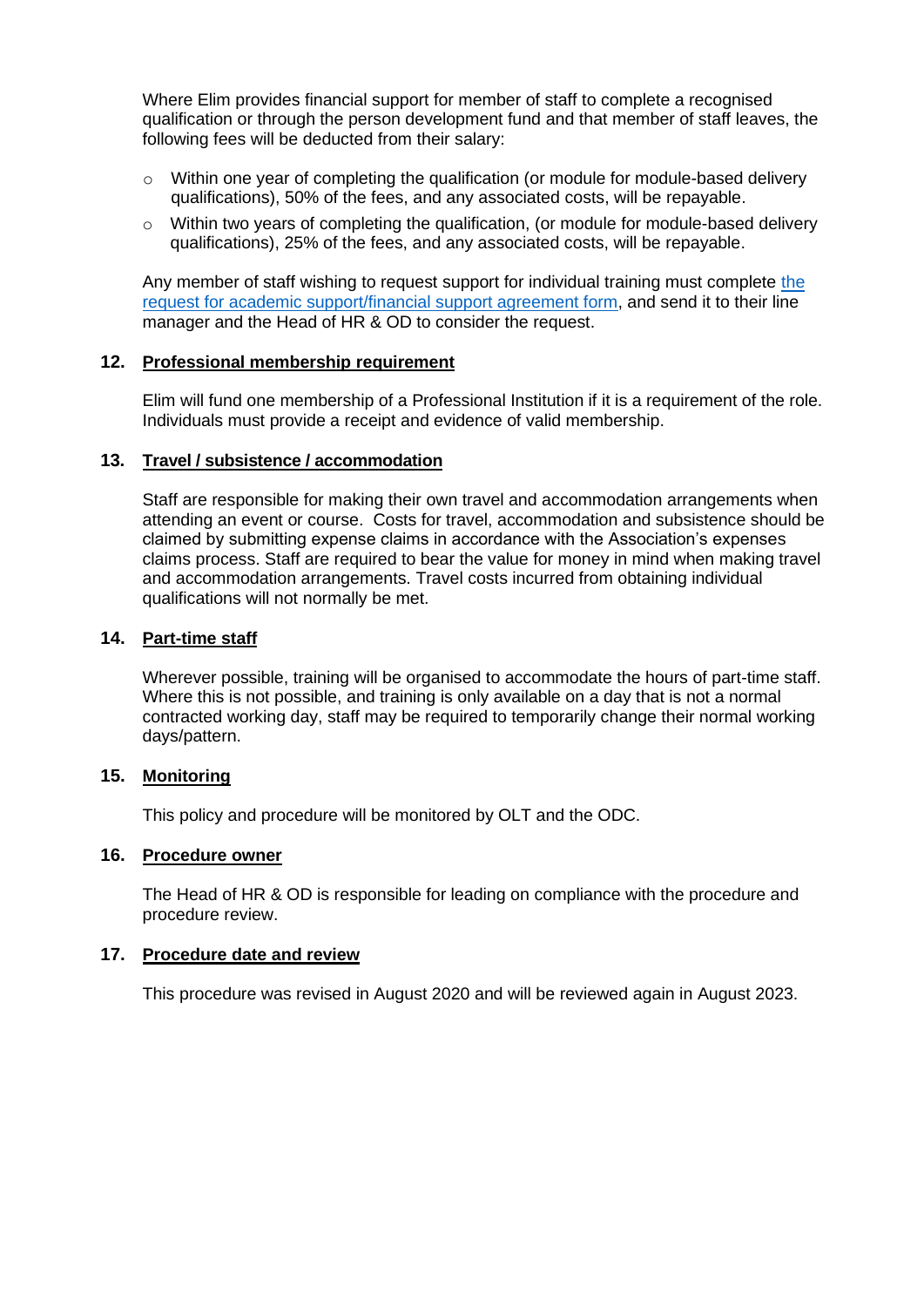# LEARNING & DEVELOPMENT SKILLS PLAN

| <b>Skills/Roles</b>                                            | Area Manager | <b>Team Leader</b> | Team<br><b>Assistant</b><br>Leader | Supported Housing<br>officer | Housing officer | Supported Housing<br>Administrator | <b>Manager</b><br>G&T | G&T Housing<br>Officer | Surveyor | Estates Officer<br>/Maintenance<br>Operative | <b>CSM Officer</b> | Assistant<br>CSBA | Cleaner            | Operations<br>Ⴆ<br><b>Head</b> | Housing<br>$\delta$<br>Head | <b>Head of Asset</b><br>Management |
|----------------------------------------------------------------|--------------|--------------------|------------------------------------|------------------------------|-----------------|------------------------------------|-----------------------|------------------------|----------|----------------------------------------------|--------------------|-------------------|--------------------|--------------------------------|-----------------------------|------------------------------------|
| Induction                                                      | E            | E.                 | E.                                 | E                            | E               | E                                  | E                     | E                      | E        | E                                            | E                  | E.                | E.                 | E                              | E                           | E                                  |
| <b>Fire Safety Awareness</b>                                   | $\mathsf E$  | E                  | E                                  | E                            | E               | E                                  | E                     | E                      | E        | E                                            | E                  | E                 | E                  | E                              | E                           | E                                  |
| Lone Working                                                   | E            | E                  | E                                  | E                            | E               | E                                  | E                     | E                      | E        | E                                            | E                  | E                 | E                  | E                              | E                           |                                    |
| <b>Professional Boundaries</b>                                 | E            | E                  | E                                  | Е                            | E               | E                                  | Е                     | E                      | E        | E                                            | E                  | E                 | E                  | E                              | E                           |                                    |
| Safeguarding (Adults)                                          | $\mathsf E$  | E                  | E                                  | E                            | E               | E                                  | E                     | E                      | E        | E                                            | E                  | E                 | $E^*$              | E                              | E                           |                                    |
| Safeguarding (Children)                                        | $\mathsf E$  | E                  | E                                  | E                            | E               | E                                  | E                     | E                      | E        | E                                            | E                  | E                 | $\mathsf{E}^\star$ | E                              | E                           |                                    |
| Dealing with violence, conflict<br>& aggression                | E            | E                  | E                                  | E                            | E               | E                                  | E                     | E                      | E        | E                                            | E                  | E                 | E                  | E                              | E                           |                                    |
| Equality, Diversity &<br>Inclusion.                            | $\mathsf E$  | E                  | E                                  | E                            | E               | E                                  | E                     | E                      | E        | E                                            | E                  | E                 | E                  | E                              | E                           | E                                  |
| Health & Safety                                                | E            | E                  | E                                  | E                            | E               | E                                  | E                     | E                      | E        | E                                            | E                  | E                 | E                  | E                              | E                           | E                                  |
| <b>Mental Health Awareness</b>                                 | $\mathsf E$  | E                  | E                                  | E                            | E               | E                                  | E                     | E                      | E        | E                                            | E                  | E                 | E                  | E                              | E                           | E                                  |
| <b>Universal Credit/Benefit</b>                                | E            | E                  | E                                  | E                            | E               | E                                  | E                     | E                      | E        |                                              |                    |                   |                    | E                              | E                           |                                    |
| Housing Law/Court cases                                        | E            | E                  | E                                  | E                            | E.              | E                                  | E.                    | E                      | E        |                                              |                    |                   |                    | E                              | E.                          |                                    |
| Domestic Violence                                              | E            | E                  | E                                  | E                            | E               | E                                  | E                     | E                      | D        | D                                            | D                  |                   |                    | E                              | E                           |                                    |
| <b>First Aid</b>                                               | E            | E                  | E                                  | E                            | E               | E                                  |                       |                        | D        |                                              |                    |                   |                    |                                |                             |                                    |
| Management Development -<br><b>Recruitment &amp; Selection</b> | E            | E                  | E                                  |                              |                 |                                    | E                     |                        | E        |                                              |                    |                   |                    | E                              | E                           | E                                  |

**\_\_\_\_\_\_\_\_\_\_\_\_\_\_\_\_\_\_\_\_\_\_\_\_\_\_\_\_\_\_\_\_\_\_\_\_\_\_\_\_\_\_\_\_\_\_\_\_\_\_\_\_\_\_\_\_\_\_\_\_\_\_\_\_\_\_\_\_\_\_\_\_\_\_\_\_\_\_\_\_\_\_\_\_\_\_\_\_\_\_\_\_\_\_\_\_\_\_\_\_\_\_\_\_\_\_\_\_\_\_\_\_\_\_\_\_\_\_\_\_\_**

**\_\_\_\_\_\_\_\_\_\_\_\_\_\_\_\_\_\_\_\_\_\_\_\_\_\_\_\_\_\_\_\_\_\_\_\_\_\_\_\_\_\_\_\_\_\_\_\_\_\_\_\_\_\_\_\_\_\_\_\_\_\_\_\_\_\_\_\_\_\_\_\_\_\_\_\_\_\_\_\_\_\_\_\_\_\_\_\_\_\_\_\_\_\_\_\_\_\_\_\_\_\_\_\_\_\_\_\_\_\_\_\_\_\_\_\_\_\_\_\_\_**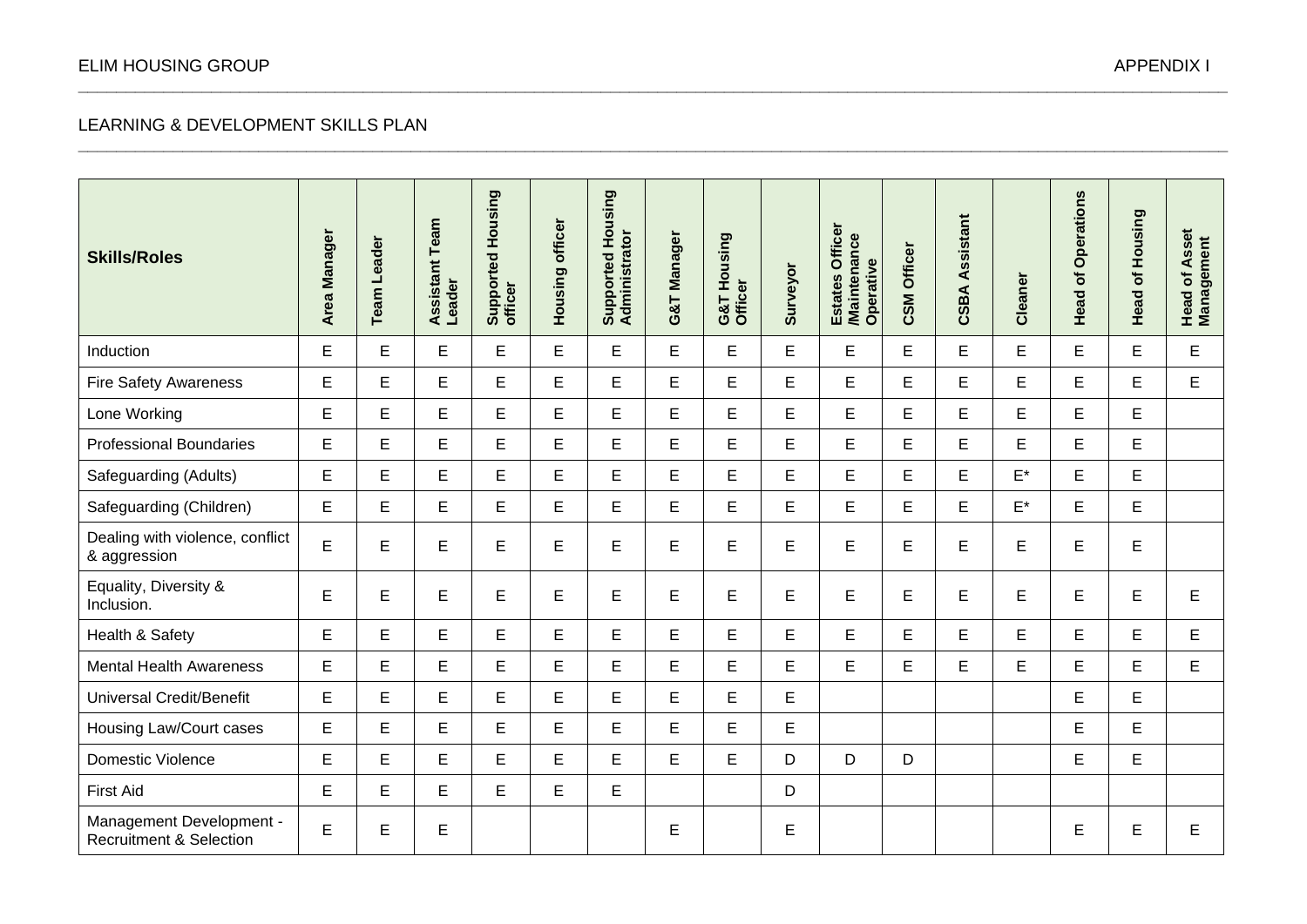| <b>Skills/Roles</b>                                                        | Area Manager | <b>Team Leader</b> | eam<br>۴<br><b>Assistant</b><br>Leader | Supported Housing<br>officer | Housing officer | Supported Housing<br>Administrator | G&T Manager | G&T Housing<br>Officer | Surveyor | Estates Officer<br>/Maintenance<br>Operative | <b>CSM Officer</b> | <b>CSBA Assistant</b> | Cleaner | <b>Head of Operations</b> | of Housing<br>Head | <b>Head of Asset</b><br>Management |
|----------------------------------------------------------------------------|--------------|--------------------|----------------------------------------|------------------------------|-----------------|------------------------------------|-------------|------------------------|----------|----------------------------------------------|--------------------|-----------------------|---------|---------------------------|--------------------|------------------------------------|
| Management Development-<br><b>Effective Performance</b>                    | $\mathsf E$  | E                  | E                                      |                              |                 |                                    | E           |                        | E        |                                              |                    |                       |         | E                         | E                  | E                                  |
| <b>QL Training</b>                                                         | $\mathsf E$  | E                  | E                                      | E                            | E               | E                                  | E           | E                      | E        | E                                            | E                  | $\mathsf E$           |         | E                         | E                  | E                                  |
| Driving safely **                                                          | $\mathsf E$  | E                  | E                                      | E                            | E               | E                                  | E           | $\mathsf E$            | E        | E                                            | E                  | E                     | E       | E                         | E                  | E                                  |
| <b>Risk Assessments</b>                                                    | E            | E                  | E                                      | E                            | E               | E                                  | E           |                        | E        | E                                            | E                  |                       | E       | E                         | E                  | E                                  |
| <b>Manual Handling</b>                                                     | E            | E                  | E                                      | E                            | E               | E                                  | E           | E                      | E        | E                                            | $\mathsf E$        | E                     | E       | E                         | E                  | E                                  |
| <b>COSHH</b>                                                               |              |                    |                                        |                              |                 |                                    |             |                        |          | E                                            |                    |                       | E       |                           |                    |                                    |
| Working at heights                                                         |              |                    |                                        |                              |                 |                                    |             |                        |          | E                                            |                    |                       | E       |                           |                    |                                    |
| Legionella's Awareness                                                     |              |                    |                                        |                              |                 |                                    |             |                        | E        | E                                            |                    | $\mathsf E$           | E       |                           |                    | $\mathsf D$                        |
| <b>Asbestos Awareness</b>                                                  |              |                    |                                        |                              |                 |                                    |             |                        | E        | E                                            | $\mathsf E$        |                       |         |                           |                    | D                                  |
| Duty to Manage (Appointed<br>Person) Asbestos                              |              |                    |                                        |                              |                 |                                    |             |                        | E        |                                              |                    |                       |         |                           |                    |                                    |
| BOHS P405 The<br>Management of Asbestos in<br><b>Buildings</b>             |              |                    |                                        |                              |                 |                                    |             |                        |          |                                              |                    |                       |         |                           |                    | E                                  |
| <b>Gas Awareness</b>                                                       |              |                    |                                        |                              |                 |                                    |             |                        | E        |                                              | E                  |                       |         |                           |                    | E                                  |
| <b>CDM Awareness</b>                                                       |              |                    |                                        |                              |                 |                                    |             |                        | E        |                                              | E                  |                       |         |                           |                    | E                                  |
| <b>Electrical Safety Awareness</b>                                         |              |                    |                                        |                              |                 |                                    |             |                        | E        | E                                            | E                  |                       |         |                           |                    | E                                  |
| <b>Lifting Operations &amp;</b><br><b>Equipment Regulations</b><br>(LOLER) |              |                    |                                        |                              |                 |                                    |             |                        | E        |                                              | E                  |                       |         |                           |                    | E                                  |
| <b>Pressure Vessels Awareness</b>                                          |              |                    |                                        |                              |                 |                                    |             |                        | E        | D                                            | D                  |                       |         |                           |                    | D                                  |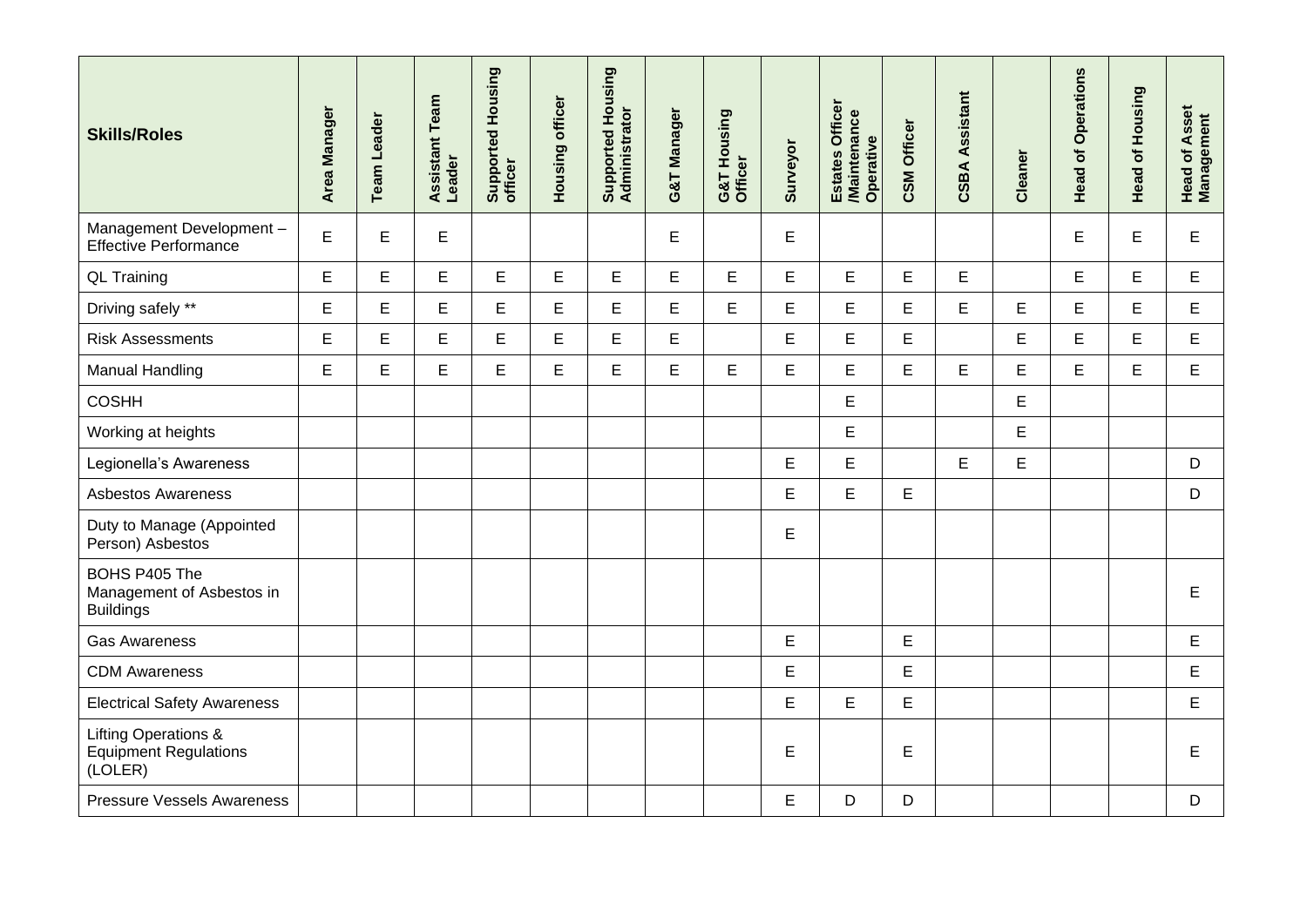| <b>Skills/Roles</b>                                            | <b>Chief Executive</b> | Director of<br>Operations | <b>Finance Director</b> | <b>a</b><br>Head of HR & | <b>HR Coordinator</b> | Partner<br><b>Group Finance</b><br><b>Business</b> | Assistant<br>Accountant | Purchase Ledger<br>Clerk Officer | Income Finance<br><b>Assistant</b> | Communications<br>Officer | Digital Officer<br>lT & | Asset Management<br>ఱ<br><b>Development</b><br>Officer | & Office<br>Manager<br>$\mathbf{A}$ | Head of<br>Development |
|----------------------------------------------------------------|------------------------|---------------------------|-------------------------|--------------------------|-----------------------|----------------------------------------------------|-------------------------|----------------------------------|------------------------------------|---------------------------|-------------------------|--------------------------------------------------------|-------------------------------------|------------------------|
| Induction                                                      | $\mathsf E$            | E                         | E                       | E                        | E                     | E                                                  | E                       | $\mathsf E$                      | $\mathsf E$                        | E                         | E                       | E                                                      | E                                   | $\mathsf E$            |
| <b>Fire Safety Awareness</b>                                   | E                      | E                         | E                       | E                        | E                     | E                                                  | E                       | E                                | E                                  | E                         | E                       | E                                                      | E                                   | $\mathsf E$            |
| Lone Working                                                   |                        |                           |                         |                          |                       |                                                    |                         |                                  |                                    |                           |                         |                                                        |                                     |                        |
| <b>Professional Boundaries</b>                                 |                        |                           |                         |                          |                       |                                                    |                         |                                  |                                    |                           |                         |                                                        |                                     |                        |
| Safeguarding (Adults)                                          |                        |                           |                         |                          |                       |                                                    |                         |                                  |                                    |                           |                         |                                                        |                                     |                        |
| Safeguarding (Children)                                        |                        |                           |                         |                          |                       |                                                    |                         |                                  |                                    |                           |                         |                                                        |                                     |                        |
| Dealing with violence, conflict &<br>aggression                |                        |                           |                         |                          |                       |                                                    |                         |                                  |                                    |                           |                         |                                                        |                                     |                        |
| Equality, Diversity& Inclusion.                                | $\mathsf E$            | E                         | E                       | E                        | E                     | E                                                  | Е                       | E                                | E                                  | E                         | E                       | E                                                      | E                                   | Е                      |
| Health & Safety                                                | $\mathsf E$            | E                         | E                       | E                        | E                     | E                                                  | E                       | E                                | E                                  | E                         | E                       | E                                                      | E                                   | E                      |
| <b>Mental Health Awareness</b>                                 | $\mathsf E$            | E                         | E                       | E                        | E                     | E                                                  | E                       | E                                | E                                  | E                         | E                       | E                                                      | E                                   | E                      |
| <b>Universal Credit/Benefit</b>                                |                        |                           |                         |                          |                       |                                                    |                         |                                  |                                    |                           |                         |                                                        |                                     |                        |
| Housing Law/Court cases                                        |                        |                           |                         |                          |                       |                                                    |                         |                                  |                                    |                           |                         |                                                        |                                     |                        |
| <b>Domestic Violence</b>                                       |                        |                           |                         |                          |                       |                                                    |                         |                                  |                                    |                           |                         |                                                        |                                     |                        |
| <b>First Aid</b>                                               |                        |                           |                         |                          |                       |                                                    |                         |                                  |                                    |                           |                         |                                                        |                                     |                        |
| Management Development -<br><b>Recruitment &amp; Selection</b> | $\mathsf E$            | E                         | E                       |                          |                       | E                                                  |                         |                                  |                                    |                           |                         |                                                        |                                     | E                      |
| Management Development-<br>Effective performance<br>management | $\mathsf E$            | E                         | E                       |                          |                       | E                                                  |                         |                                  |                                    |                           |                         |                                                        |                                     | E                      |
| <b>QL Training</b>                                             | $\mathsf E$            | E                         | E                       | E                        | E                     | E                                                  | E                       | E                                | E                                  |                           | E                       | E                                                      | E                                   | E                      |
| Driving safely **                                              | $\mathsf E$            | E                         | E                       | E                        | E                     | E                                                  | E                       | Е                                | E                                  | E                         | E                       | E                                                      | E                                   | E                      |
| <b>Risk Assessments</b>                                        |                        |                           |                         |                          |                       |                                                    |                         |                                  |                                    |                           |                         |                                                        |                                     |                        |